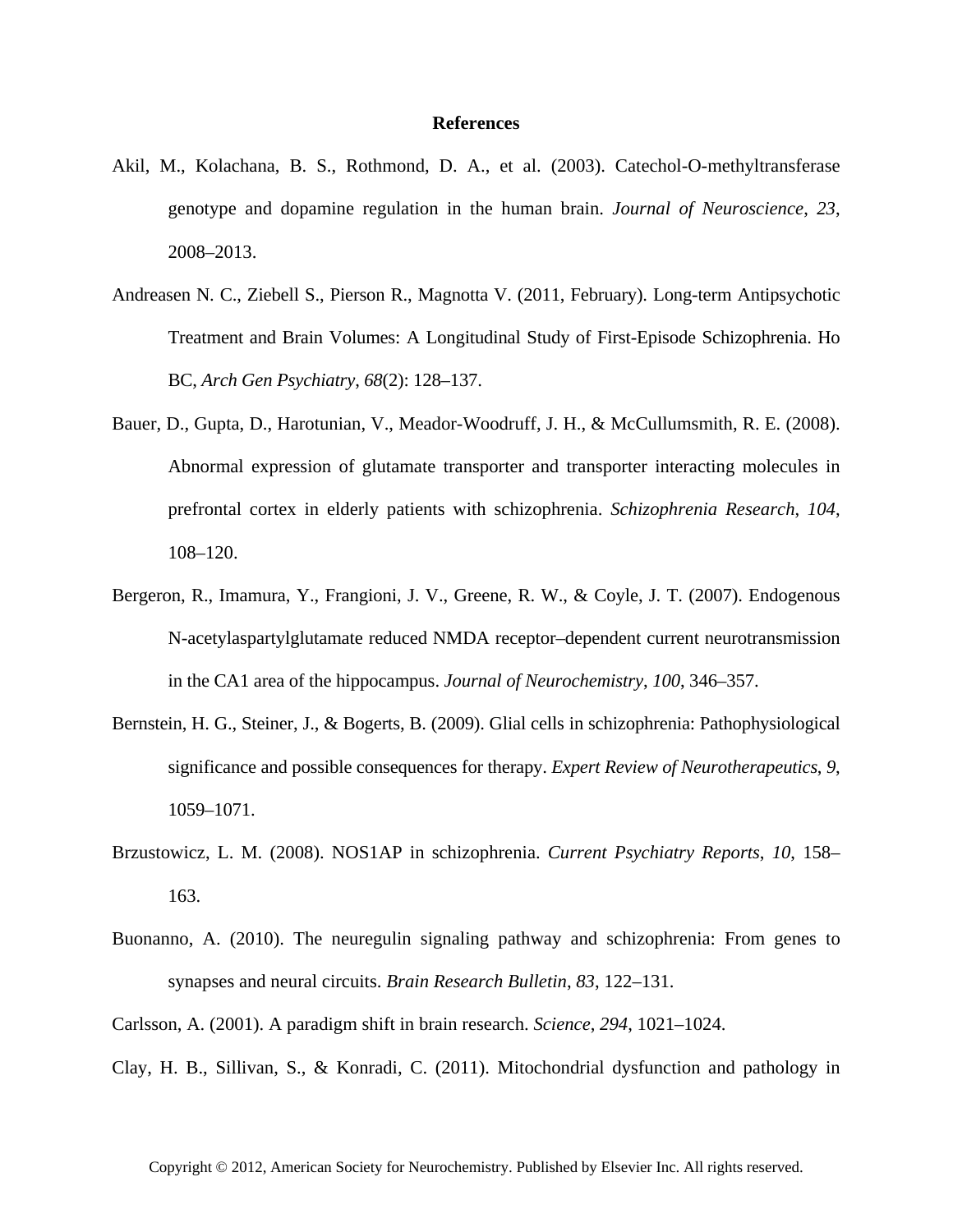bipolar disorder and schizophrenia. *International Journal of Developmental Neuroscience, 29*, 311–324.

- Cornblatt, B. A., Lencz, T., Smith, C. W., et al. (2003). The schizophrenia prodrome revisited: A neurodevelopmental perspective. *Schizophrenia Bulletin*, *29*, 633–651.
- Coyle, J. T. (1982). The clinical use of antipsychotic medications. *The Medical Clinics of North America*, *66*, 993–1009.
- Coyle, J. T., Balu, D., Benneyworth, M., Basu, A., & Roseman, A. (2010). Beyond the dopamine receptor: Novel therapeutic targets for treating schizophrenia. *Dialogues Clinical Neuroscience*, *12*, 359–382.
- Dager, S. R., Corrigan, N. M., Richards, T. L., & Posse, S. (2008). Research applications of magnetic resonance spectroscopy to investigate psychiatric disorders. *Topics in Magnetic Resonance Imaging*, *19*, 81–96.
- Deniker, P. (1978). Impact of neuroleptic chemotherapies on schizophrenic psychoses. *The American Journal of Psychiatry*, *135*, 923–927.
- Freyberg, Z., Ferrando, S. J., & Javitch, J. A. (2010). Roles of the Akt/GSK-3 and Wnt signaling pathways in schizophrenia and antipsychotic drug action. *The American Journal of Psychiatry*, *167*, 388–396.
- Gonzalez-Burgos, G., Hashimoto, T., & Lewis, D. A. (2010). Alterations of cortical GABA neurons and network oscillations in schizophrenia. *Current Psychiatry Reports*, *12*, 335– 344.
- Green, M. F. (1996). What are the functional consequences of neurocognitive deficits in schizophrenia? *The American Journal of Psychiatry*, *153*, 321–330.

Harrison, P. J., Law, A. J., & Eastwood, S. L. (2003). Glutamate receptors and transporters in the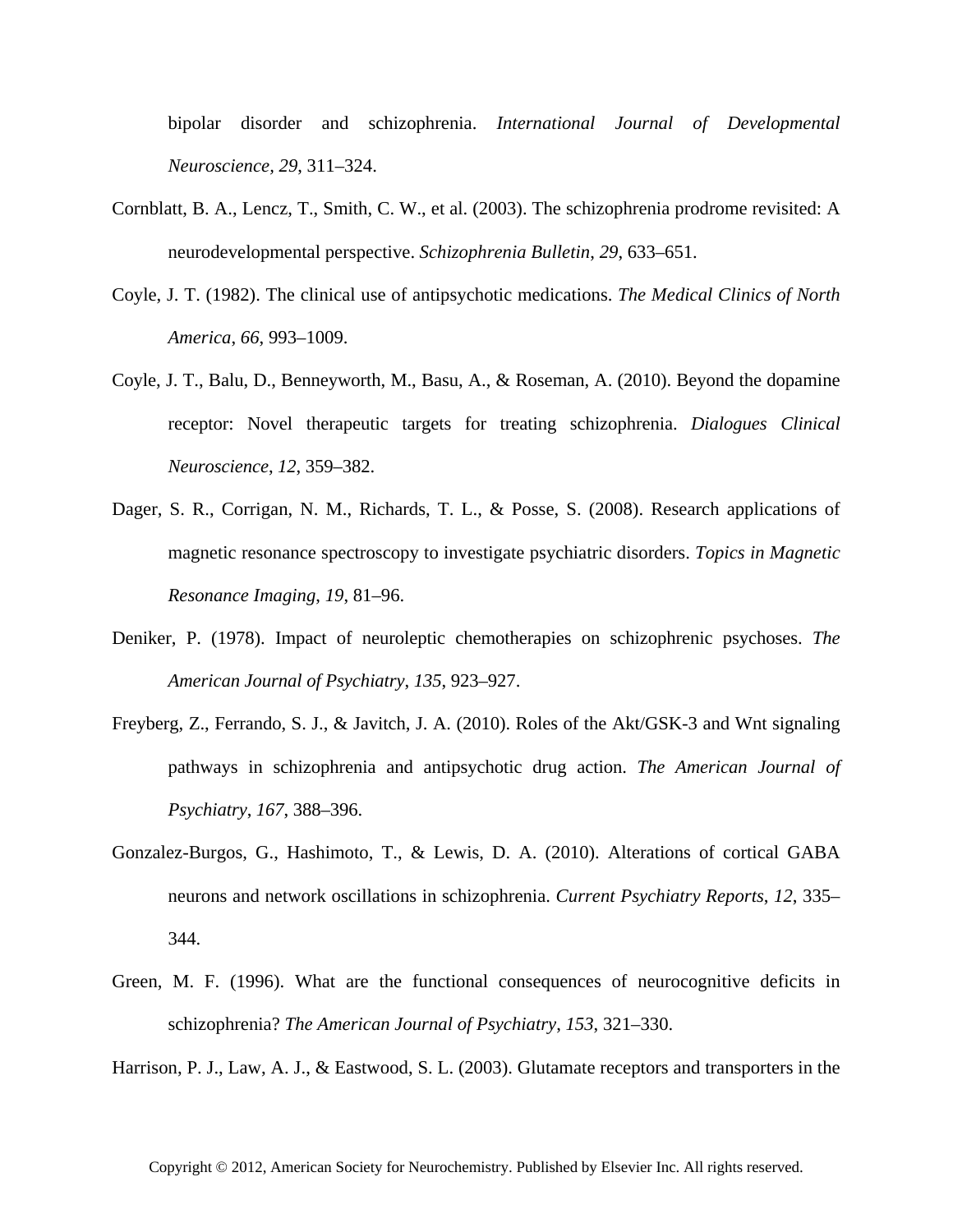hippocampus in schizophrenia. *Annals of the New York Academy of Sciences*, *1003*, 94– 101.

- Heckers, S. (2001). Neuroimaging studies of the hippocampus in schizophrenia. *Hippocampus*, *11*, 520–528.
- Howes, O. D., Egerton, A., Allan, V., McGuire, P., Stokes, P., & Kapur, S. (2009). Mechanisms underlying psychosis and antipsychotic treatment response in schizophrenia: Insights from PET and SPECT imaging. *Current Pharmaceutical Design*, *15*, 2550–2559.
- Jardri, R., Pouchet, A., Pins, D., & Thomas, P. (2011). Cortical activations during auditory verbal hallucinations in schizophrenia: A coordinate-based meta-analysis. *The American Journal of Psychiatry*, *168*, 73–81.
- Karoutzou, G., Emrich, H. M., & Dietrich, D. E. (2008). The myelin-pathogenesis puzzle in schizophrenia: A literature review. *Molecular Psychiatry*, *13*, 245–260.
- Kristiansen, L. V., Huerta, I., Beneyto, M., & Meador-Woodruff, J. H. (2007). NMDA receptors and schizophrenia. *Current Opinion in Pharmacology*, *7*, 48–55.
- Krystal, J. H., D'Souza, D. C., Mathalon, D., et al. (2003). NMDA receptor antagonist effects, cortical glutamatergic function, and schizophrenia: Toward a paradigm shift in medication development. *Psychopharmacology*, *169*, 215–233.
- Kuperberg, G. R., Broome, M. R., McGuire, P. K., et al. (2003). Regionally localized thinning of the cerebral cortex in schizophrenia. *Archives of General Psychiatry*, *60*, 878–888.
- Lencz, T., & Malhotra, A. K. (2009). Pharmacogenetics of antipsychotic-induced side effects. *Dialogues Clinical Neuroscience*, *11*, 405–415.

Leonard, S., Gault, J., Hopkins, J., et al. (2002). Association of promoter variants in the alpha7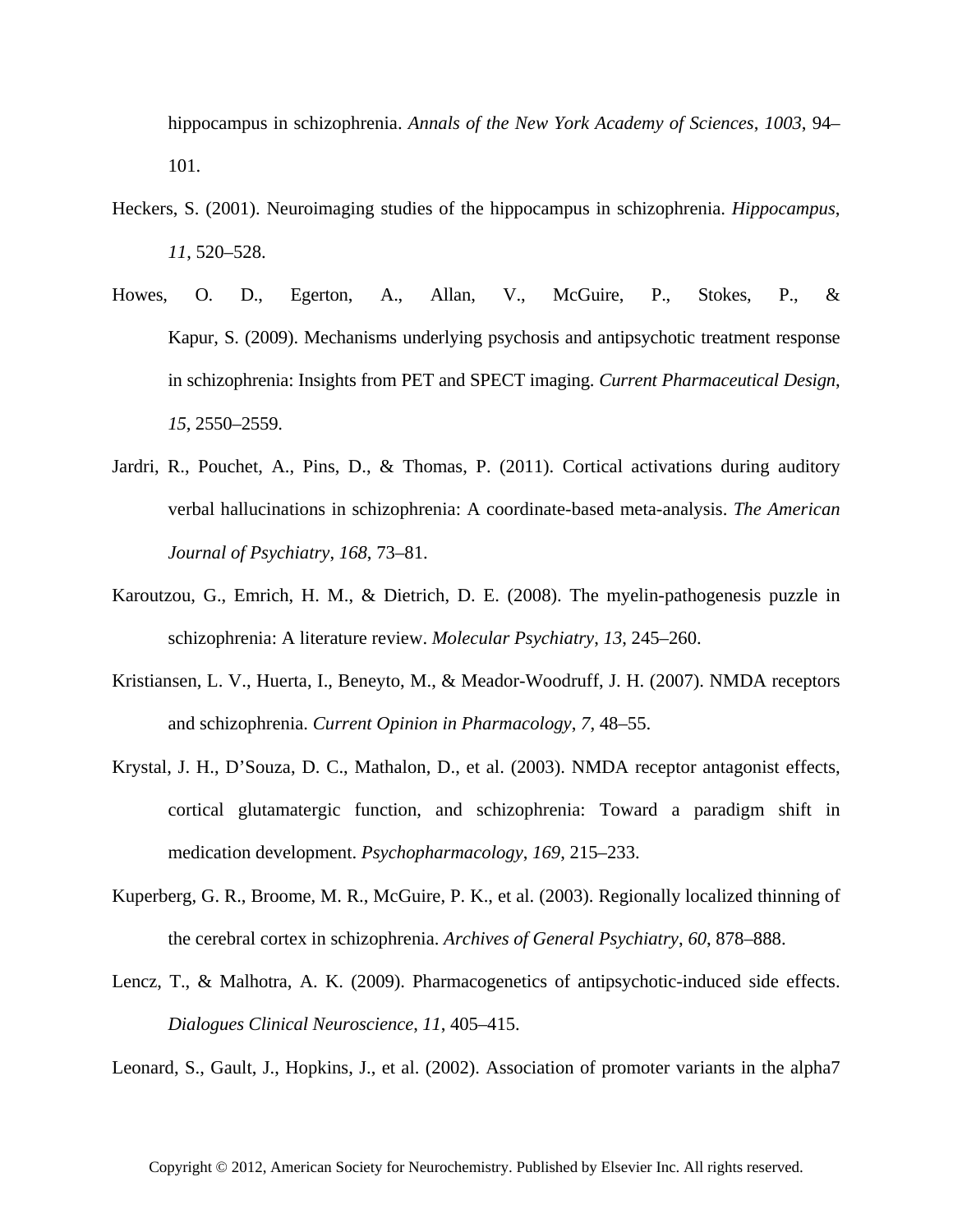nicotinic acetylcholine receptor subunit gene with an inhibitory deficit found in schizophrenia. *Archives of General Psychiatry*, *59*, 1085–1096.

- Lewis, D. A., & Lieberman, J. A. (2002). Catching up on schizophrenia: Natural history and neurobiology. *Neuron*, *28*, 325–334.
- Lewis, S., & Lieberman, J. A. (2008). CATIE and CUtLASS: Can we handle the truth? *The British Journal of Psychiatry*, *192*, 161–163.
- Li, B., Devidze, N., Barengolts, D., Prostak, N., Sphicas, E., Apicella, A. J., Malinow, R., & Emamian, E. S. (2009). NMDA receptor phosphorylation at a site affected in schizophrenia controls synaptic and behavioral plasticity. *Journal of Neuroscience*, *29*, 11965–11972.
- Liddle, P. F., Barnes, T. R., Morris, D., & Haque, S. (1989). Three syndromes in chronic schizophrenia. *The British Journal of Psychiatry Supplement*, *7*, 119–122.
- Lisman, J. E., Coyle, J. T., Green, R. W., Javitt, D. C., Benes, F. M., Heckers, S., & Grace, A. A. (2008). Circuit-based framework for understanding neurotransmitter and risk gene interactions in schizophrenia. *Trends in Neurosciences*, *31*, 234–242.
- Meltzer, H. Y. (2004). What's atypical about atypical antipsychotic drugs? *Current Opinion in Pharmacology*, *4*, 53–57.
- Puri, B. K. (2010). Progressive structural brain changes in schizophrenia. *Expert Review of Neurotherapeutics*, *10*, 33–42.
- Sacchi, S., Bernasconi, M., Martineau, M., Mothet, J. P., Ruzzene, M., Pilone, M. S., Pollegioni, L., & Molla, G. (2008). pLG72 modulates intracellular D-serine levels through its interaction with D-amino acid oxidase: Effect on schizophrenia susceptibility. *Journal of Biological Chemistry*, *283*, 22244–22256.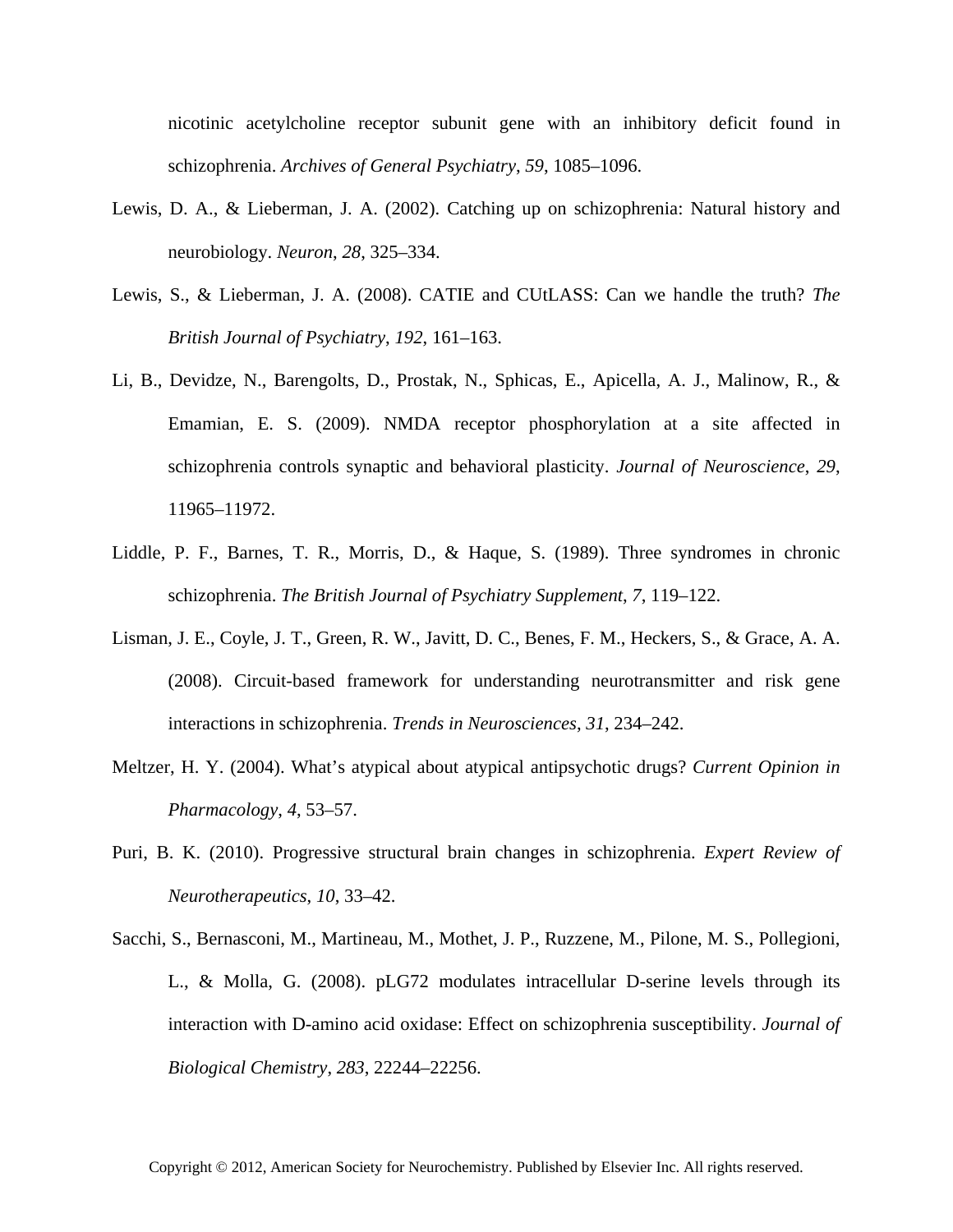- Sawada, K., Young, C. E., Barr, A. M., et al. (2002). Altered immunoreactivity of complexin protein in prefrontal cortex in severe mental illness. *Molecular Psychiatry*, *7*, 484–492.
- Seeman, P., & Van Tol, H. H. (1994). Dopamine receptor pharmacology. *Trends in Pharmacological Sciences*, *15*, 264–270.
- Smesny, S., Rosburg, T., Nenadic, I., Fenk, K. P., Kunstmann, S., Rzanny, R., Volz, H. P., & Sauer, H. (2007). Metabolic mapping using 2D 31P-MR spectroscopy reveals frontal and thalamic metabolic abnormalities in schizophrenia. *NeuroImage*, *35*, 729–737.
- Snyder, S. H. (1976). The dopamine hypothesis of schizophrenia: Focus on the dopamine receptor. *The American Journal of Psychiatry*, *133*, 197–202.
- Thaker, G. K. (2008). Neurophysiological endophenotypes across bipolar and schizophrenia psychosis. *Schizophrenia Bulletin*, *34*, 760–773.
- Tiwari, A. K., Zai, C. C., Müller, D. J., & Kennedy, J. L. (2010). Genetics in schizophrenia: Where are we and what next? *Dialogues Clinical Neuroscience*, *12*, 289–303.
- Tsai, G. E., & Lin, P. Y. (2010). Strategies to enhance N-methyl-D-aspartate receptor-mediated neurotransmission in schizophrenia, a critical review and meta-analysis. *Current Pharmaceutical Design*, *16*, 522–537.
- Tueting, P., Doueiri, M. S., Guidotti, A., Davis, J. M., & Costa, E. (2006). Reelin downregulation in mice and psychosis endophenotypes. *Neuroscience and Biobehavioral Reviews*, *30*, 1065–1077.
- Weinberger, D. R., Berman, K. F., & Zec, R. F. (1986). Physiologic dysfunction of dorsolateral prefrontal cortex in schizophrenia. I. Regional cerebral blood flow evidence. *Archives of General Psychiatry*, *43*, 114–124.

Wonodi, I., & Schwarcz, R. (2010). Cortical kynurenine pathway metabolism: A novel target for